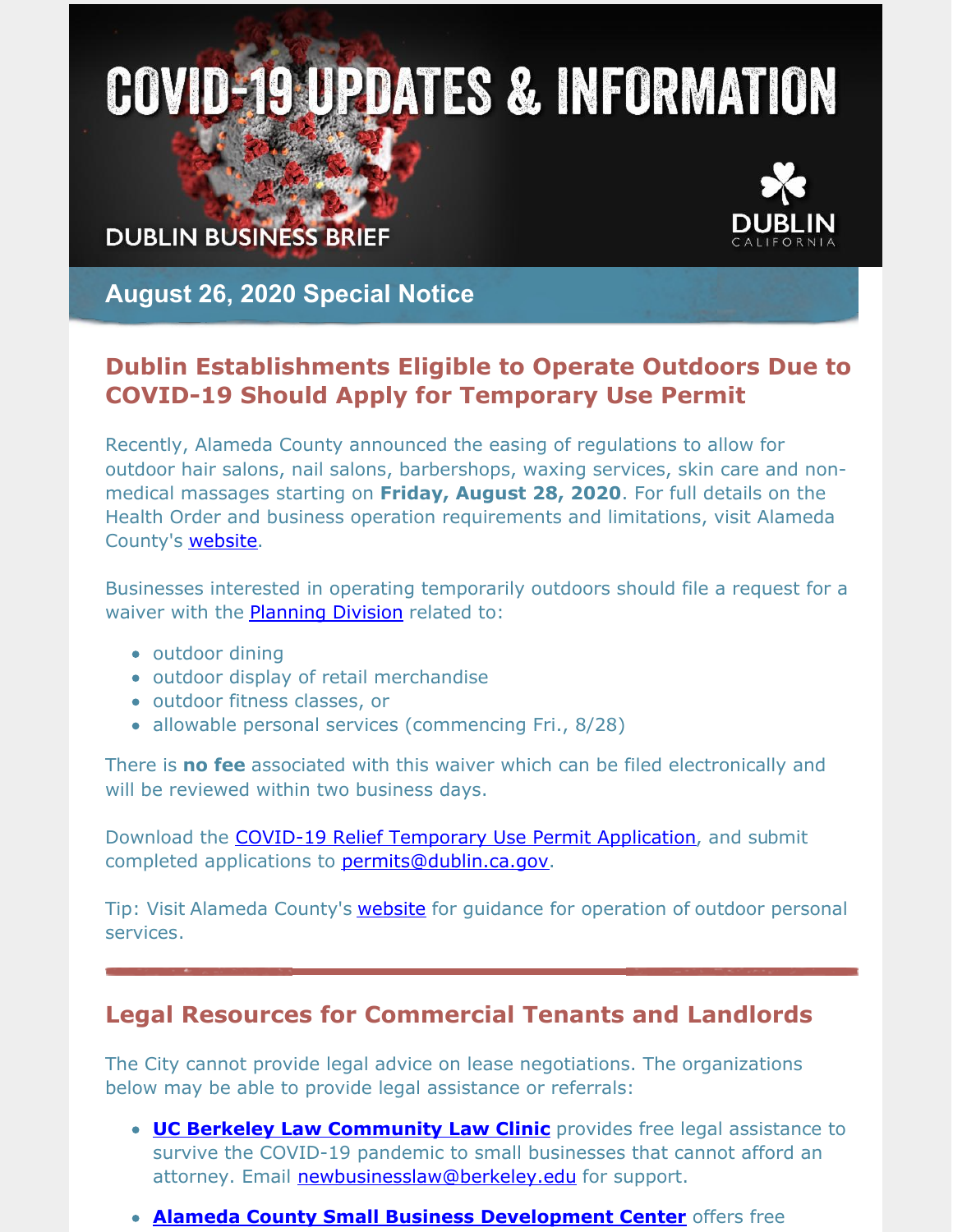business counseling, including referrals for legal guidance.

**Alameda County Bar [Association](https://www.acbanet.org/need-a-lawyer/) Lawyer Referral Service** can provide information about pro bono legal programs in the area and will match clients with attorneys for a \$40 nonrefundable referral fee. Depending on income and the type of legal assistance needed, some clients may be eligible for reduced rates.

For more information on negotiating a *percentage based rent* or other rental fee structures that take into account earning and landlord/tenant costs, view a [webinar](https://vimeo.com/436908722/3b66cb9adf) hosted by the Northern California Small Business Development Centers on Retail and Restaurant Lease Negotiations During COVID-19.

## **Check Building Systems Before Resuming Operations**

After a prolonged building or facility shutdown, employers and building managers should:

- Ensure that ventilation systems operate properly
- Increase circulation of outdoor air as much as possible
- Flush water systems and water-using devices and ensure they are safe to use after a prolonged facility shutdown

For building heating, ventilation, and air conditioning (HVAC) systems that have been shut down or on setback, review new construction startup guidance provided in ASHRAE Standard 180-2018, Standard Practice for the Inspection and [Maintenance](https://www.ashrae.org/File Library/Technical Resources/Bookstore/previews_2016639_pre.pdf) of Commercial Building HVAC Systems (PDF).

For more information, visit the CDC [website](https://www.cdc.gov/coronavirus/2019-ncov/community/office-buildings.html).

### **Kaiser Permanente's Return to Work Playbook**

As COVID-19 restrictions begin to lift, Kaiser Permanente created a Return to Work Playbook to help employers plan for "the next new normal." The playbook offers useful tools

**KAISER PERMANENTE**®

for employers to make your workplace as safe as possible and support your employees in the best way possible.

Download the Return to Work [Playbook.](https://business.kaiserpermanente.org/thrive/resource-center/covid-19-return-to-work-playbook)

## **Customized Recovery & Growth Assistance for California Manufacturers**



California Manufacturing Technology Consulting (CMTC), a statewide manufacturing network, is offering an assistance program to support California small and medium-sized manufacturers (up to 500 employees). CMTC's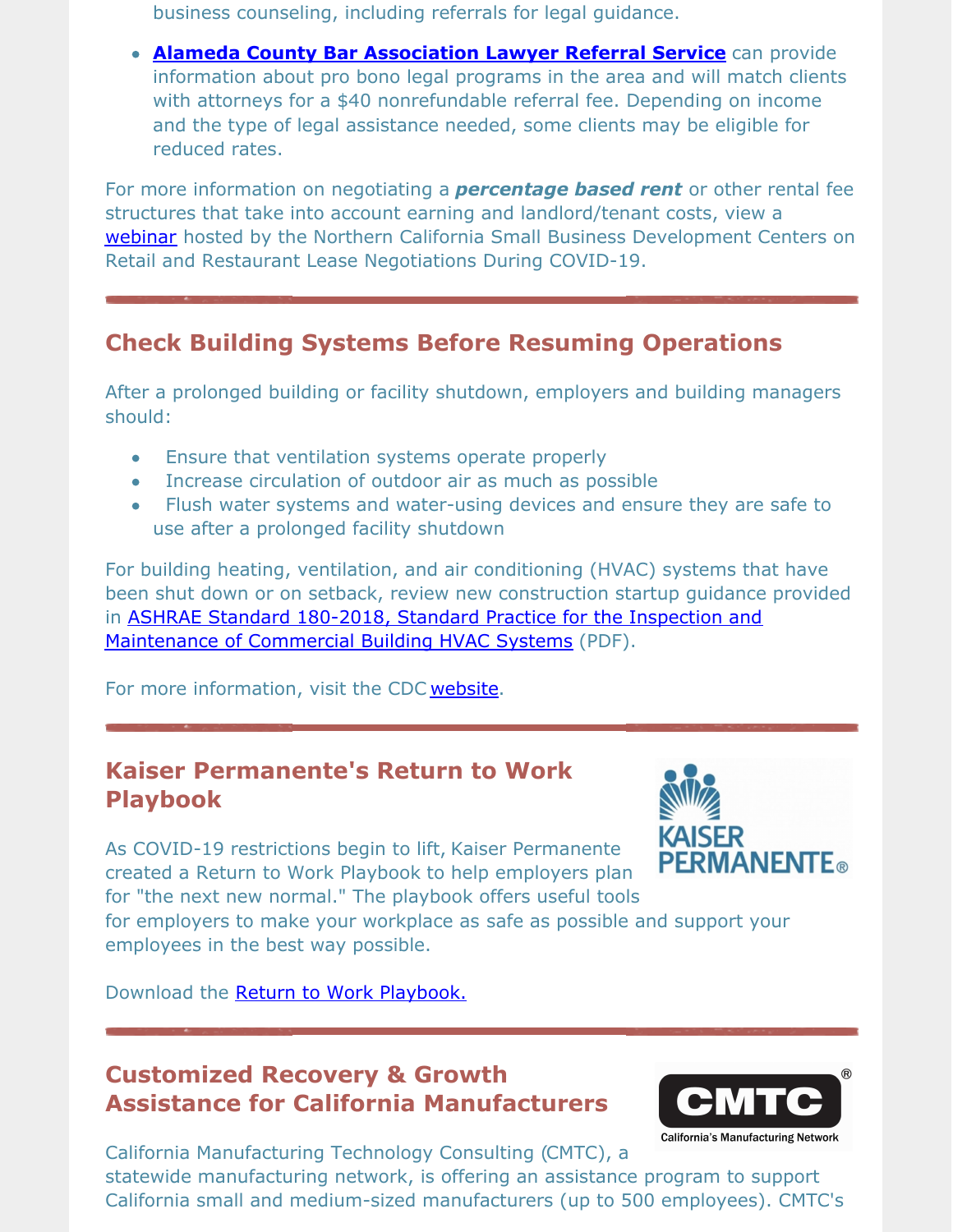Business Stabilization Consultants can help you develop a customized plan of action with recommendations and resources will be provided to help with your business recovery and growth during COVID-19 and beyond. Support is available in the following areas: Business Continuity and Workforce Planning

- Workplace Safety
- Marketing
- Personal Protective Equipment (PPE)
- Social Distancing in the Plant
- Market Diversification
- Near-Sourcing
- Supplier Scouting
- Risk Management

To sign-up for the program, visit CMTC's [website](https://offers.cmtc.com/covid-19-virtual-meeting-request).

#### **#DublinEats Campaign**

Recently, the format for the #DublinEats [webpage](https://dublin.ca.gov/2181/DublinEats) was changed to include information about dining options, as well as direct online ordering (through the business's website or app instead of a delivery partner). Restaurant owners are encouraged to review the webpage and contact Suzanne Iarla via *[email](mailto:suzanne.iarla@dublin.ca.gov)* or call 925-833-6650 to provide corrections or changes.



The #DublinEats gift card giveaway is still in progress. Thank you to the following restaurants who generously donated gift cards to this promotion:

- Amalfi Fusion
- Amici's East Coast Pizzeria
- Banseok Jeong Korean BBQ
- Burma Burma
- Frankie Johnnie & Luigi Too
- Hot Crab
- Inc 82 Brewing
- Lucille's BBQ
- Mountain Mike's Pizza & Loard's Ice Cream
- Patxi's Pizza
- Rigatoni's Restaurant
- Sourdough & Co
- Taqueria Azteca
- The Banana Garden
- The Coach's Grille
- Thirsty Bay Tap 'N Pour
- Yafa Hummus Simply Mediterranean